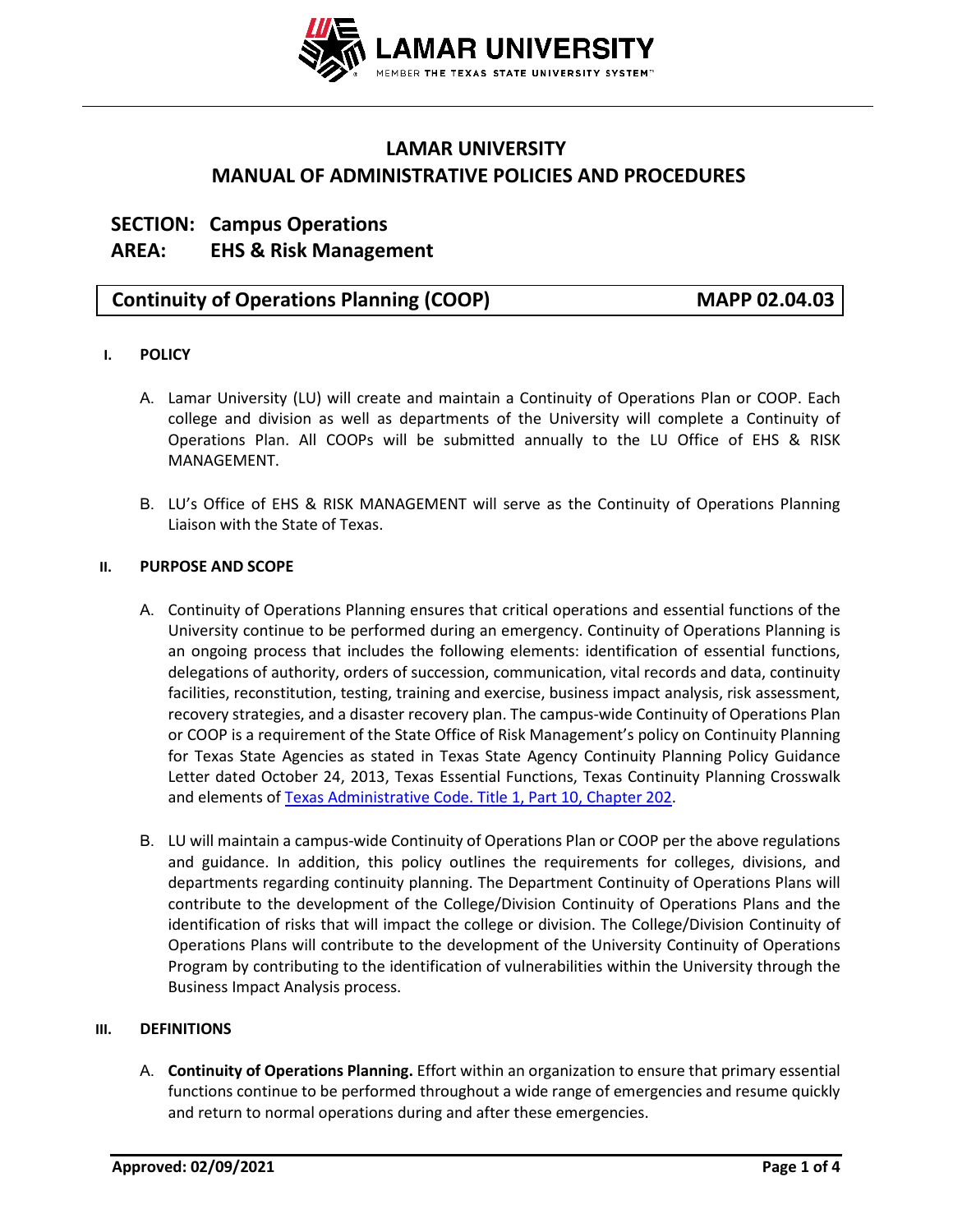- B. **Continuity of Operations Planning Coordinator.** Individual who is trained in continuity planning and certified by a recognized organization such as the FEMA Emergency Management Institute (Continuity Practitioner Level I or Level II) or Disaster Recovery Institute International (Certified Professional such as ABCP, CFCP, CBCP, or MBCP).
- C. **Continuity of Operations Program.** A program of the University that establishes continuity plans, completes the necessary steps to identify the impact of potential losses, maintains viable recovery strategies and recovery plans, and ensures continuity services through personnel training, plan testing, and maintenance for all divisions, colleges, and essential departments.
- D. **Business Impact Analysis.** Predicts the consequences of disruption of a business function and process and gathers information needed to develop recovery strategies.
- E. **College/Division Continuity of Operations Liaison.** Individual selected by the college/division who will be responsible for coordinating Continuity of Operations Planning for their college/division and also serve as a liaison to EHS & RISK MANAGEMENT.
- F. **Continuity Planning Leadership Group.** A group of key University partners in essential departments of the University. Responsibilities include but are not limited to the following actions: assisting in the creation of the University COOP, ensuring University compliance with state and federal regulations, planning section creation and review, planning appendix creation and review, and acting as the Emergency Relocation Group for the University.
- G. **Essential Functions.** Functions that must continue or rapidly resume after a disruption of normal activities.

### **IV. CONTINUITY PLANNING PROCEDURE**

- A. EHS & RISK MANAGEMENT is responsible for the oversight of the Continuity of Operations Program for the University. Office of Risk Management responsibilities include:
	- 1. Creating and maintaining the University Continuity of Operations Plan or COOP.
	- 2. Maintaining a Continuity of Operations Coordinator for the University and performing the liaison role to the State Office of Risk Management or applicable reporting agency regarding Continuity of Operations Planning.
	- 3. Chairing, leading, and directing the Continuity of Operations Planning Leadership Group for the University.
	- 4. Exercising the LU Continuity of Operations Plan annually.
	- 5. Creating and maintaining the COOP templat[e](http://www.uh.edu/emergency-management/planning-and-response/business-continuity-plans/) for use by campus divisions, colleges, and departments.
	- 6. Taking responsibility for the Continuity of Operations Training Program.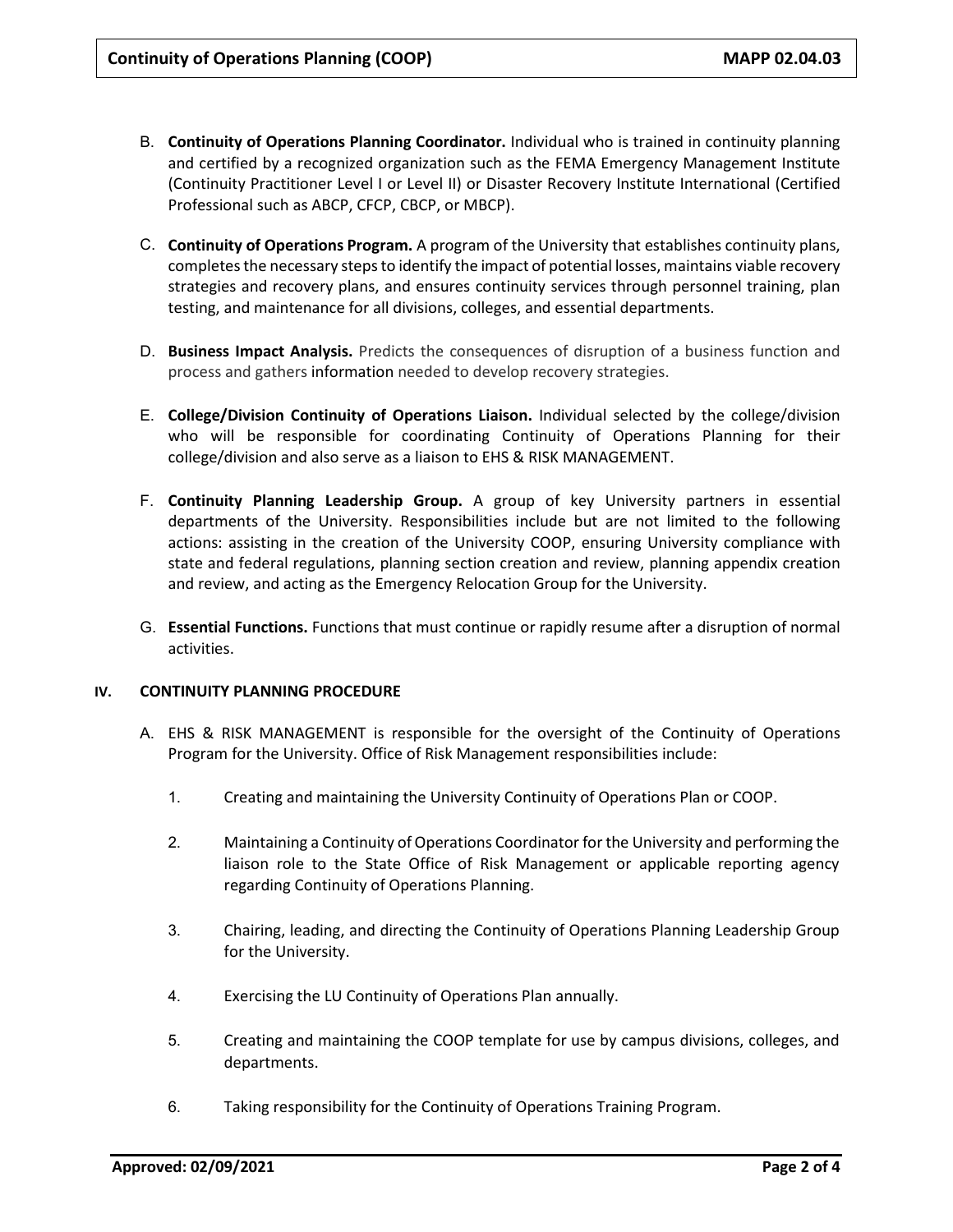- 7. Maintaining repository for all division, college, and department Continuity of Operations Plans as a secondary location in the event of an emergency in which a division, college, or department is unable to access its copy.
- 8. Following all required policy guidelines dictated by the State Office of Risk Management and elements of [Texas Administrative Code, Title 1, Part 10,](http://texreg.sos.state.tx.us/public/readtac$ext.ViewTAC?tac_view=4&ti=1&pt=10&ch=202) [Chapter 202.](http://texreg.sos.state.tx.us/public/readtac$ext.ViewTAC?tac_view=4&ti=1&pt=10&ch=202)
- 9. Coordinating the Business Impact Analysis process by reviewing annually and updating as needed.
- B. College and Division responsibilities include:
	- 1. Assigning an individual to be responsible for coordinating Continuity of Operations Planning for the college/division. For purposes of this policy, this individual will be listed as the College/Division Continuity of Operations Planning Liaison.
	- 2. Ensuring that a college/division-level COOP has been completed by the Continuity of Operations Planning Liaison, as well as approved by the Dean or appropriate Vice President.
	- 3. Ensuring that the executed plan is submitted to EHS & RISK MANAGEMENT on or before June 1, annually.
- C. The College/Division Continuity of Operations Planning Liaison responsibilities include:
	- 1. Serving as the liaison for their respective college/division with EHS & RISK MANAGEMENT regarding matters of Continuity of Operations Planning.
	- 2. Ensuring that all departments within their college/division complete a COOP using the COOP template.
	- 3. Ensuring that the plans have been approved by the appropriate department head.
	- 4. Ensuring that all plans are submitted to EHS & RISK MANAGEMENT on or before June 1, annually.
	- 5. Ensuring that the information gathered from the department-level Continuity of Operations Plans has been reviewed and prioritized for use in the College/Division Continuity of Operations Plan as needed.
	- 6. Compiling the information gathered in the "Vulnerability/Risk Assessment and Mitigation Strategies" section of the department Business Continuity Plans to assist in identification of vulnerabilities and risks for the college/division.
	- 7. Ensuring that a college/division-level Continuity of Operations Plan has been completed and approved by the Dean or appropriate Vice President.